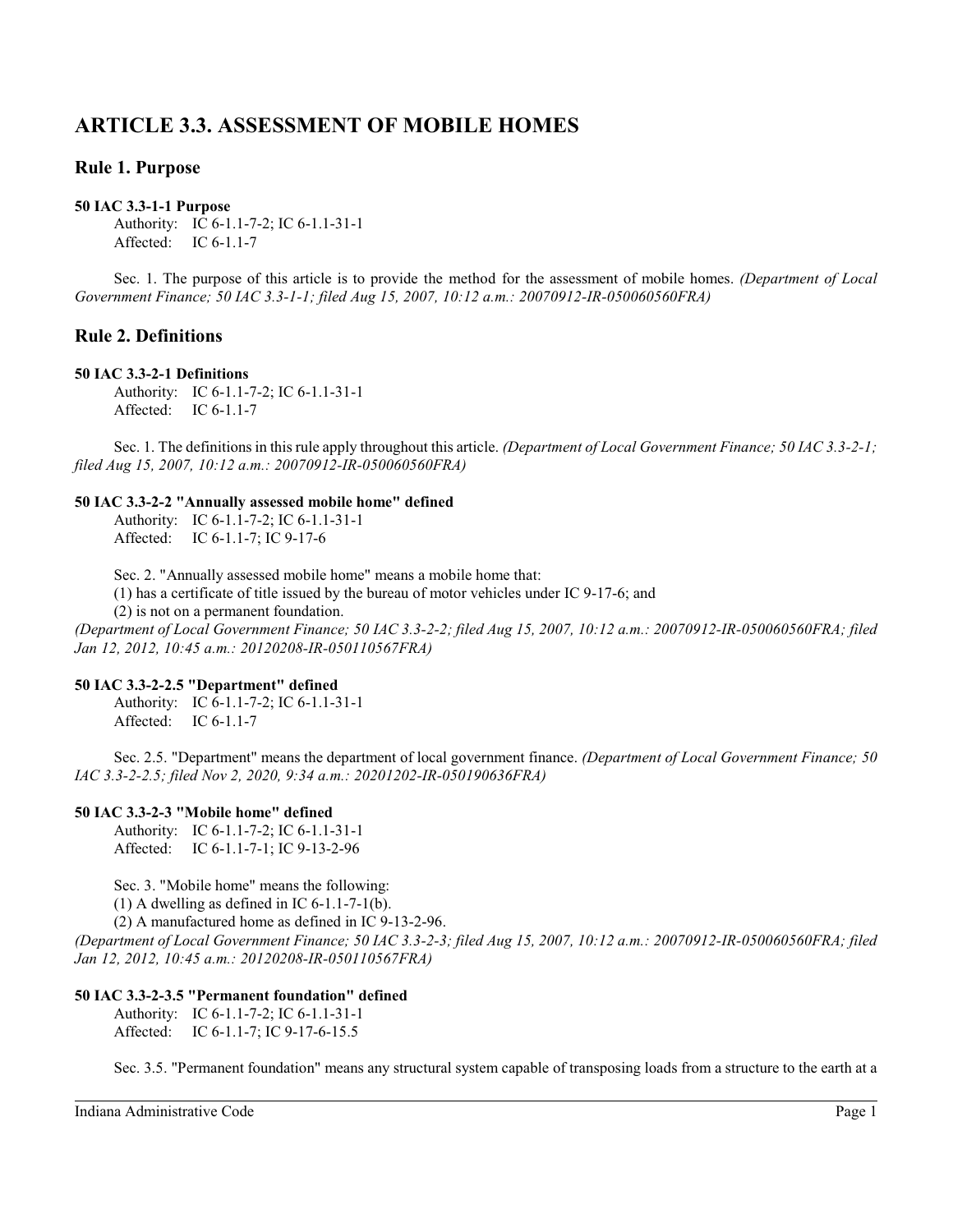depth below the established frost line. *(Department of Local Government Finance; 50 IAC 3.3-2-3.5; filed Jan 12, 2012, 10:45 a.m.: 20120208-IR-050110567FRA)*

### **50 IAC 3.3-2-4 "Real property mobile home" defined**

| Authority: IC 6-1.1-7-2; IC 6-1.1-31-1 |
|----------------------------------------|
| Affected: IC 6-1.1-7; IC 9-17-6-15.5   |

Sec. 4. "Real property mobile home" means a mobile home that has an affidavit of transfer to real estate recorded by the county recorder under IC 9-17-6-15.5 or has a certificate of title issued by the bureau of motor vehicles under IC 9-17-6 and is attached to a permanent foundation. *(Department of Local Government Finance; 50 IAC 3.3-2-4; filed Aug 15, 2007, 10:12 a.m.: 20070912-IR-050060560FRA; filed Jan 12, 2012, 10:45 a.m.: 20120208-IR-050110567FRA)*

# **Rule 3. Method**

### **50 IAC 3.3-3-1 Method**

Authority: IC 6-1.1-7-2; IC 6-1.1-31-1 Affected: IC 6-1.1-7

Sec. 1. (a) The county assessor or township assessor, if any, shall assess the mobile home for taxation under this article.

(b) A mobile home shall be assessed as real property under the real property assessment rules in effect on January 1 using the Residential Cost Schedules found in the department's Real Property Assessment Manual and Real Property Assessment Guidelines incorporated by reference in 50 IAC 2.4-1-2, if the mobile home meets the definition given in 50 IAC 3.3-2-4.

(c) A mobile home shall be assessed as inventory in accordance with the personal property rules in effect on January 1 if the mobile home is held for sale in the ordinary course of a trade or business.

(d) A mobile home and all exterior features, yard structures, and improvements owned by the mobile homeowner and located on the same parcel as the mobile home shall be annually assessed under 50 IAC 3.3-5-1(b) if the mobile home meets the definition given in 50 IAC3.3-2-2. *(Department of Local Government Finance; 50 IAC 3.3-3-1; filed Aug 15, 2007, 10:12 a.m.: 20070912-IR-050060560FRA; filed Jan 12, 2012, 10:45 a.m.: 20120208-IR-050110567FRA; filed Nov 2, 2020, 9:34 a.m.: 20201202-IR-050190636FRA)*

### **50 IAC 3.3-3-2 Liability for property tax**

Authority: IC 6-1.1-7-2; IC 6-1.1-31-1 Affected: IC 6-1.1-2-4; IC 6-1.1-7

Sec. 2. (a) The owner of a real property mobile home on the assessment date of a year is liable for the taxes imposed for that year on the real property mobile home, unless a person holding, possessing, controlling, or occupying the real property mobile home on the assessment date of a year is liable for the taxes imposed for that year on the property under a memorandum of lease or other contract with the owner that is recorded with the county recorder before January 1, 1998. When a person other than the owner of the real property mobile home pays any property taxes, as required by thissection and IC 6-1.1-2-4, that person may recover the amount paid from the owner, unless the parties have agreed to other terms in a contract.

(b) A person holding, possessing, controlling, or occupying an annually assessed mobile home on the assessment date of a year is liable for the taxes imposed for that year on the property unless the:

(1) person establishes that the annually assessed mobile home is being assessed and taxed in the name of the owner; or (2) owner is liable for the taxes under a contract with that person.

When a person other than the owner of the annually assessed mobile home pays any property taxes, as required by this section and IC 6-1.1-2-4, that person may recover the amount paid from the owner, unless the parties have agreed to other terms in a contract. (c) An owner of a real property mobile home on the assessment date of a year that has an improvement or appurtenance that

is:

(1) assessed as real property; and

(2) owned, held, possessed, controlled, or occupied on the assessment date of a year by a person other than the owner of the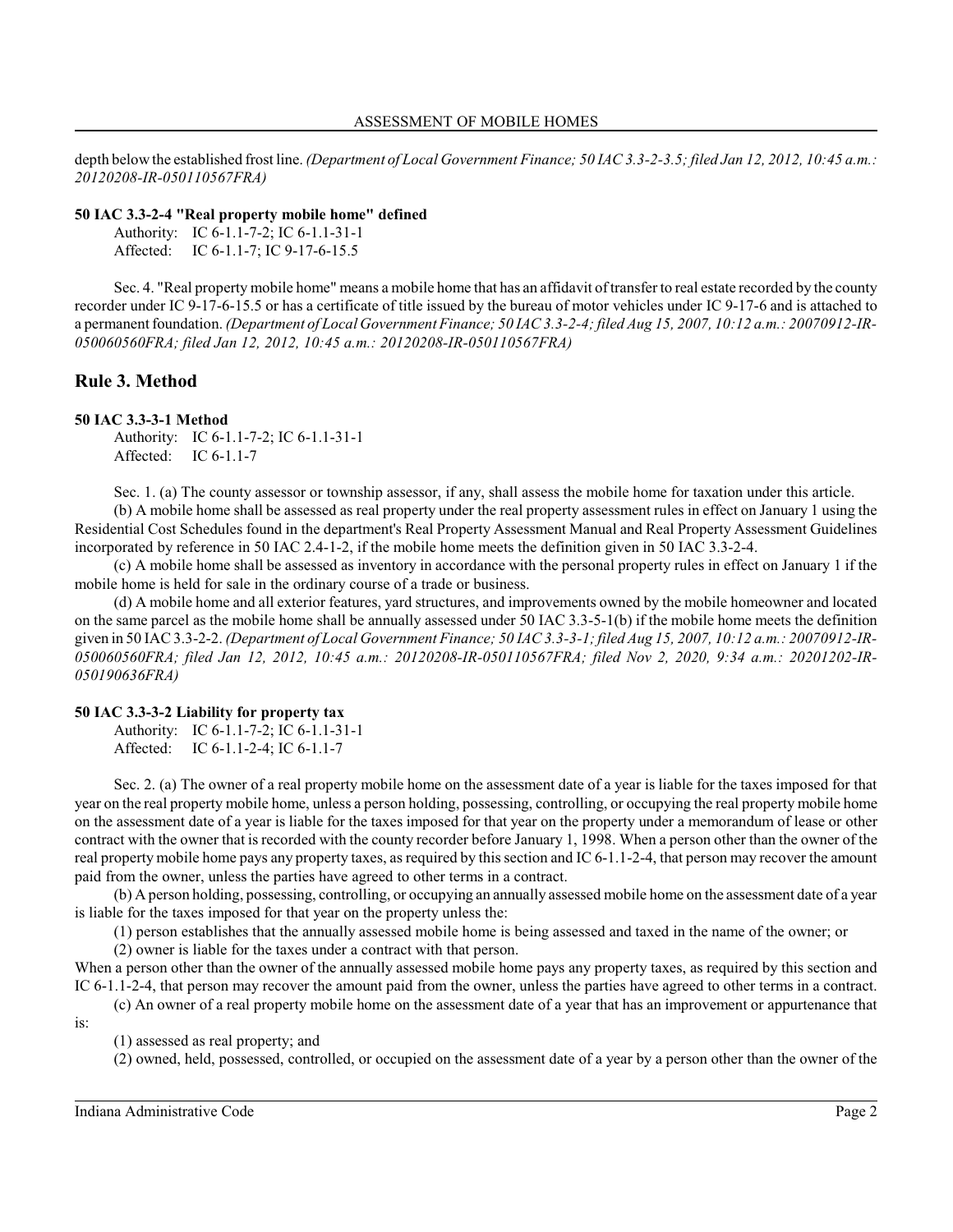land;

is jointly liable for the taxes imposed for the year on the improvement or appurtenance with the person holding, possessing, controlling, or occupying the improvement or appurtenance on the assessment date in accordance with IC 6-1.1-2-4.

(d) An improvement or appurtenance to land that, on the assessment date of a year, is held, possessed, controlled, or occupied by a different person than the owner of the land may be listed and assessed separately from the land only if the improvement or appurtenance is held, possessed, controlled, or occupied under a memorandum of lease or other contract that is recorded with the county recorder before January 1, 1998, in accordance with IC 6-1.1-2-4. *(Department of Local Government Finance; 50 IAC 3.3-3- 2; filed Jan 12, 2012, 10:45 a.m.: 20120208-IR-050110567FRA)*

# **Rule 4. Assessment Dates**

#### **50 IAC 3.3-4-1 Assessment dates**

Authority: IC 6-1.1-7-2; IC 6-1.1-31-1 Affected: IC 6-1.1-2-1; IC 6-1.1-7-7; IC 6-1.1-22-9

Sec. 1. (a) An annually assessed mobile home shall be assessed on January 1 and taxed at the current year's tax rate. The owner of an annually assessed mobile home shall pay the tax in accordance with IC 6-1.1-7-7.

(b) A mobile home assessed as real property under 50 IAC 3.3-3-1(b) shall be assessed on January 1 and taxed at the following year's rate.

(c) A mobile home assessed as personal property under 50 IAC 3.3-3-1(c) shall be assessed on January 1 and taxed at the following year's rate. *(Department of Local Government Finance; 50 IAC 3.3-4-1; filed Aug 15, 2007, 10:12 a.m.: 20070912-IR-050060560FRA; filed Nov 2, 2020, 9:34 a.m.: 20201202-IR-050190636FRA)*

# **Rule 5. Valuation Guide**

### **50 IAC 3.3-5-1 Criteria for valuation**

Authority: IC 6-1.1-7-2; IC 6-1.1-31-1 Affected: IC 6-1.1-7-2

Sec. 1. (a) County assessors or township assessors, if any, shall use the standard of true tax value as set forth in the real property assessment rules in the assessment of mobile homes.

(b) All annually assessed mobile homes shall have a true tax value set at the least of the values determined using:

(1) the National Automobile Dealers Association Guide;

(2) the purchase price of the mobile home if the:

(A) sale is of a commercial enterprise nature;

(B) buyer and seller are not related by blood or marriage; and

(C) sale date is within one (1) year prior to or subsequent to the January 1 valuation date; or

(3) sales data for generally comparable mobile homes.

*(Department of Local Government Finance; 50 IAC 3.3-5-1; filed Aug 15, 2007, 10:12 a.m.: 20070912-IR-050060560FRA; filed Jan 12, 2012, 10:45 a.m.: 20120208-IR-050110567FRA; filed Nov 2, 2020, 9:34 a.m.: 20201202-IR-050190636FRA)*

# **Rule 6. Identification Numbers**

### **50 IAC 3.3-6-1 Identification numbers for mobile homes**

Authority: IC 6-1.1-7-2 Affected: IC 6-1.1-7-16; IC 9-13-2-75

Sec. 1. (a) For purposes of this section, "vehicle identification number" has the meaning set forth in IC 9-13-2-75. (b) Assessing officials shall make reasonable efforts to provide the department with the existing vehicle identification number of each mobile home located within the assessing official'sjurisdiction as of the assessment date. *(Department of Local Government*